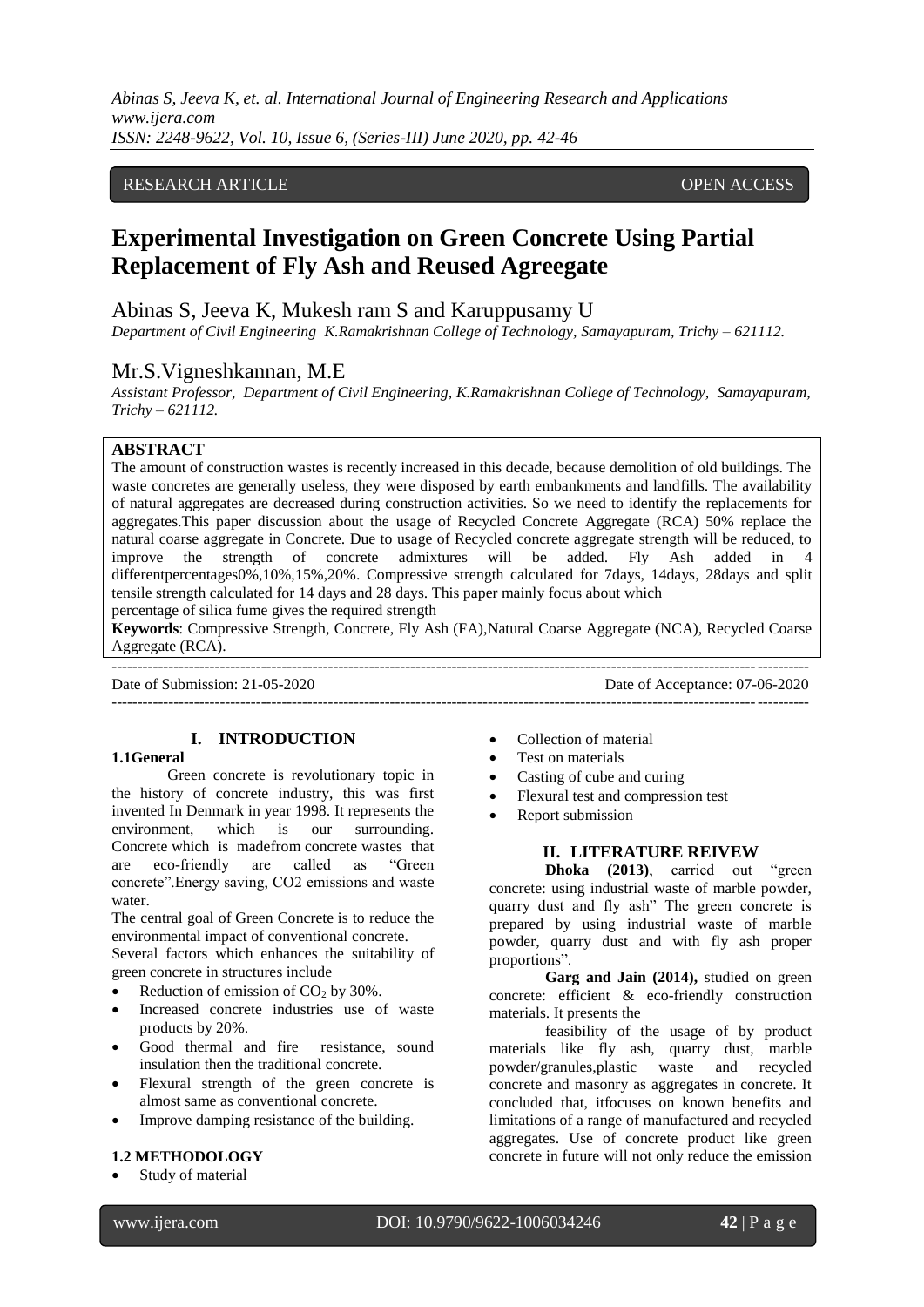*Abinas S, Jeeva K, et. al. International Journal of Engineering Research and Applications www.ijera.com ISSN: 2248-9622, Vol. 10, Issue 6, (Series-III) June 2020, pp. 42-46*

of CO2 in environment and environmental impact but it is also economical to produce.

**Arun Borsaikia (2015),** studied about the fly ash & its properties and comes to the conclusion that various parameters of both fresh and hardened concrete are getting changed due to fly ash content. Following conclusions can be made. 1. Workability of concrete improves with addition of fly ash up to certain limit. 2. Ultimate compressive strength of concrete increases with replacement of cement by silica at certain specified limit. 3. Ultrasonic Pulse Velocity increases with increase in compressive load initially and the decreases with increase in compressive load due development of micro cracks in concrete. Abrupt decrease in Ultrasonic Pulse Velocity occurs at 70-80% of failure load

**Praveer Singh (2016),** studied about the silica fume and comes to the conclusion that cement is becoming a scarce resource all over the world because of increase in demand day by day. The use of silica fume as a pozzolana material has increased in recent years because when mixed in certain proportions it enhances the properties of both fresh and hard concrete. Addition of silica fume in proper proportion improves durability attack by acidic waters and improving concrete conditions.

# **III. MATERIAL COLLECTION**

#### **3.1 Fly ash**

Fly ash is a fine powder which is a byproduct from burning pulverized coal in electric generation power plants. Fly ash is a pozzolanic ,a substance containing aluminous and siliceous material that forms cement in the presence of water. When mixed with lime and water it forms a compound similar to Portland cement.

The fly ash produced by coal-fired power plants provide an excellent prime material used in blended cement, mosaic tiles, and hollow blocks among others.

Fly ash can be an expensive replacement for Portland cement in concrete although using it improves strength, segregation, and ease of pumping concrete. Nonetheless, the amount of fine aggregate should be reduced to accommodate fly ash additional volume.



**FIG.1.FLY ASH**

#### **3.2Fly Ash Applications**

Fly ash can be used as prime material in blocks, paving or bricks; however, one the most important applications are PCC pavement. PCC pavements use a large amount of concrete and substituting fly ash provides significant economic benefits. Fly ash has also been used for paving roads and as embankment and mine fills.

## **3.3 Recycled Concrete aggregates**

They were derived from waste concretes either manually or mechanically. It has less durability and strength when compared to normal aggregates. The shape and size of RCA is uneven and the water absorption is also high.

### **3.4 Normal Materials**

**a) Cement** It is very fine powder with adhesive properties. It has better binding property and hence used as a binder in concrete. The Ordinary Portland Cement is used for construction worldwide. The Ordinary Portland Cement of 33 grade (Ultra-tech OPC) conforming to IS:8112-1989 is used.

**b) Natural Coarse aggregate**The size between 20 mm to 4.75 mm are named as coarse aggregate. It gives the strength to concrete. The Coarse Aggregates are manufactured from Basalt rock. The properties of coarse aggregate conforming to IS: 383 are used.

#### **Reused Aggregates**

Demolished bricks were collected from the demolished building of age 50 years. The collected sample were broken manually into pieces of size passing through 4.75mm IS sieve and retained on 150 micron IS sieve.

| S.N<br>0 | <b>TESTS</b>        | <b>STANDAR</b><br><b>D VALUES</b> | <b>OBTAINE</b><br><b>D VALUES</b> |
|----------|---------------------|-----------------------------------|-----------------------------------|
|          | Specific<br>Gravity | $1.80 - 2.0$                      | 1.96                              |
|          | Water               | $28\% - 30$                       | 30%                               |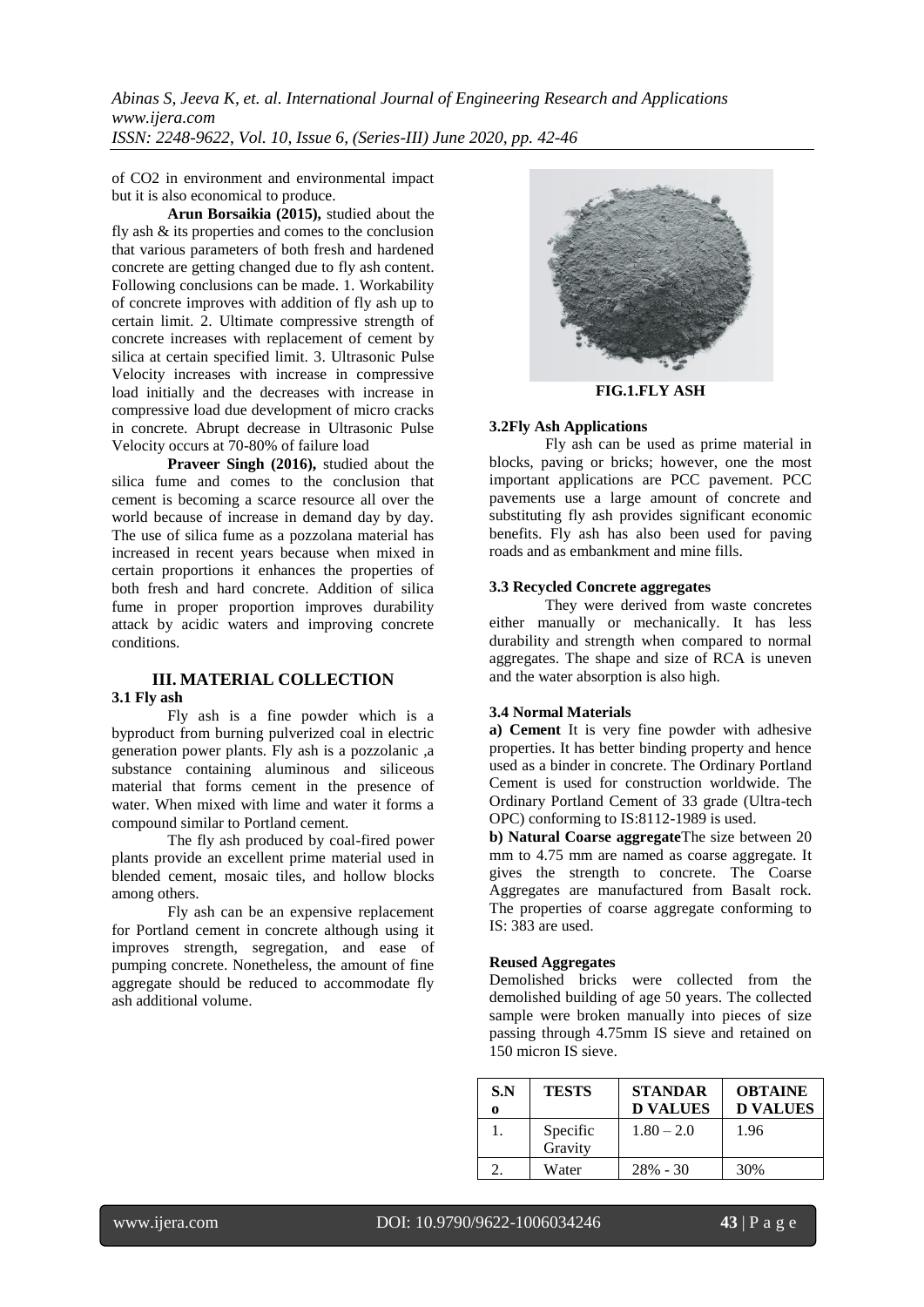|                                                    | Absorptio | $\%$ |  |  |  |
|----------------------------------------------------|-----------|------|--|--|--|
|                                                    |           |      |  |  |  |
| <b>Table No. 1: Properties of Demolished Brick</b> |           |      |  |  |  |
| Wastes                                             |           |      |  |  |  |

**c) Fine aggregates** Fine aggregates are used as filler material in concrete. It reduces the amount of voids presents in the concrete. The fractions between 4.75 mm to 150 micron are named as fine aggregate. The crushed sand is used as fine aggregate conforming to the requirements of IS:383.

**d) Super plasticizer** It is a chemical admixture added with water during mixing of concrete. The super-plasticizers are used for the reduction of the water content and involves in the setting time of concrete. Conplast SP430 is used for this project.

# **IV. MIX DESIGN**

**M20[IS 10262:2009]** Cement =  $372 \text{ kg/m}$ 3 Fly ash =  $66 \text{ kg/m}$ 3 Water =  $197 \text{ kg/m}$ 3 Fine aggregate  $= 702 \text{ kg/m}3$ Coarse aggregate  $= 1084 \text{ kg/m}3$ Reused aggregate=738 kg/m3 W/C Ratio 0.45

## **V. PREPARATION OF CONCRETE**

The mix design for the M20 grade of concrete was carried out based on the guidelines given in IS 456-2000. Volume batching method is used for the project. The water cement ratio of 0.45 is used. The Recycled Concrete Aggregate is 50% replace the natural coarse aggregates in all samples. Totally 4 samples of silica fume is added in 6<br>different percentages  $0\%, 10\%, 15\%, 20\%$  in 0%,10%,15%,20% in concrete. Workability of concrete is calculated, without super-plasticizer the workability is not obtained, but after adding the super- plasticizer the workability is good.The Compressive strength is calculated for 7days, 14days, 28days and the split tensile strength is calculated for 14 days and 28 days.

**COMPOSITION: (50% NCA + 50% RCA) + FA + (various percentage of cement and flyash) CUBE 1:** A conventional cube made of normal M20 concrete.

**CUBE 2**: A cube with 90% cement and 10% fly ash

**CUBE 3**: A cube with 85% cement and 15% fly ash

**CUBE 4**: A cube with 80% cement and 20% fly ash

# **VI. TEST SPECIMEN 6.1 COMPRESSIVE STRENGTH TEST**

Compressive Strength Of Concrete Can Be Defined As The Measured Maximum Resistance Of A Concrete To Axial Loading. The Strength Of The Concrete Specimens With Different Percentage Of RCA And FA Replacement Can Be Indicating Through The Compression Test.

The Specimens Used in The Compression Test Were 150mmx150mmx150mm And Placed For Curing At Two Different Ages (7 Days, 28days). Three Specimens Were Casted For Each Ages And Average Value Is Taken. The Test Was Conducted On Compression Testing Machine Having Capacity 2000 KN. The Maximum Load Applied To The Specimen Until Failure Was Recorded. In This Test The Strength Obtained In KN/m2.



**Fig 6.1 Compressive test specimen of conventional concrete cube**

## **6.2 SPLIT TENSILE TEST**

Test specimens of concrete cylinder having dimensions150mm diameter and 300mm length in 4 nos. of cylinders were casted for each replacement. They were demoulded after 24 hours and kept in curing tank for curing. They allowed for 28 days. At the end of curing period specimens were taken out and surface water was wiped off from specimens. After that cylinder specimens were tested using universal testing machine. The cylinders are placed in the universal testing machine in such manner that the load is applied to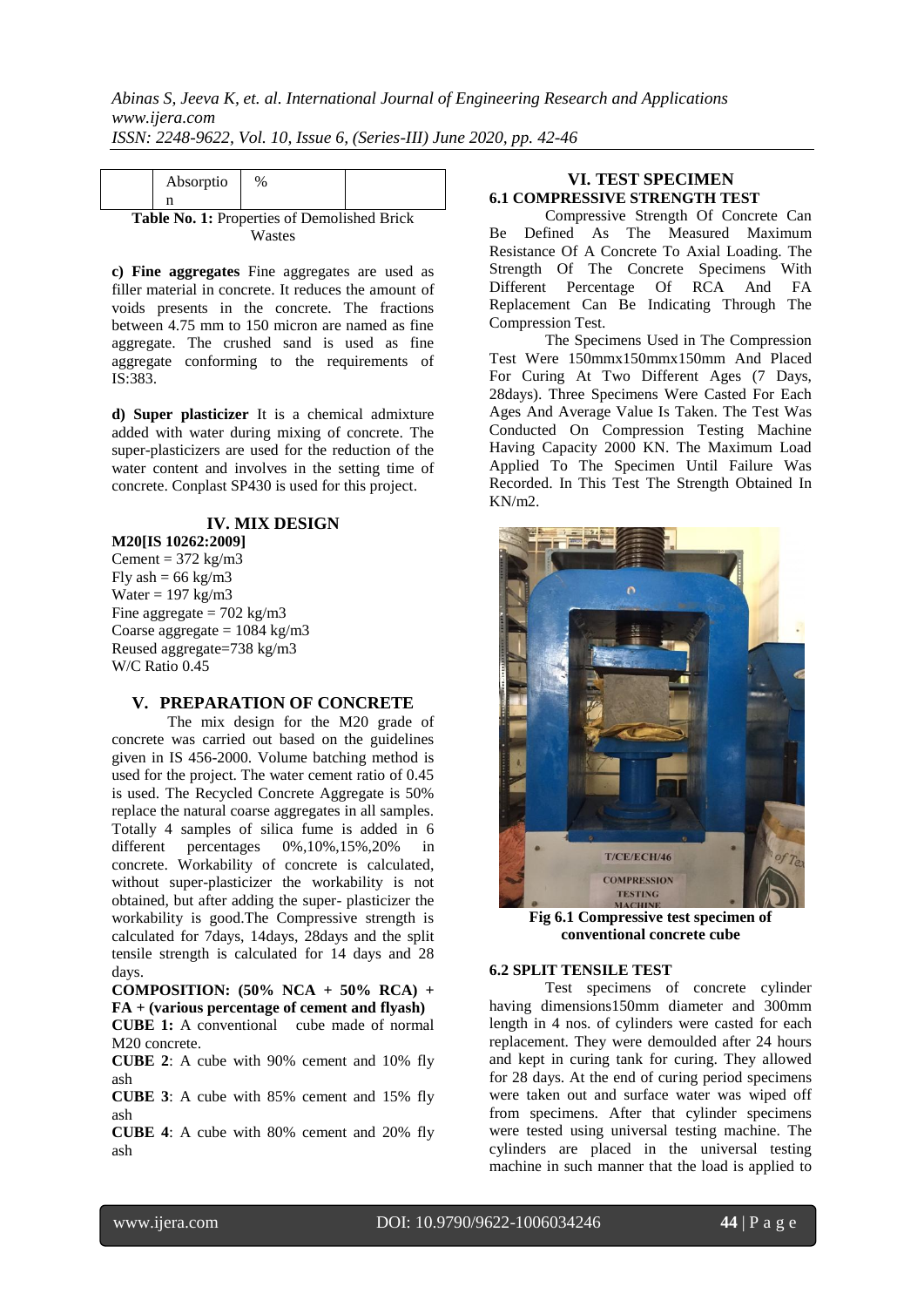*Abinas S, Jeeva K, et. al. International Journal of Engineering Research and Applications www.ijera.com ISSN: 2248-9622, Vol. 10, Issue 6, (Series-III) June 2020, pp. 42-46*

the cylinder. Split tensile test was carried out on the specimens after 7th and 28th of curing.



**Fig 6.2** Split tensile test specimen of conventional concrete prism

# **VII. RESUTS**

# **7.1.Compressive test**

The compression test for fly ash and recycled concrete are conducted at the end of 7 days, 14days and 28 days using compressive testing machine. The cube was casted at room temperature and cured well with water. Water cement ratio of 0.45 is used.

|  | Table 2. Compressive Strength Results |  |  |
|--|---------------------------------------|--|--|
|--|---------------------------------------|--|--|

| Amount<br>of<br>fly | Compressive<br>strength in $N/mm^2$ |        |  |
|---------------------|-------------------------------------|--------|--|
| ash                 | 7day                                | 28 day |  |
| 0%                  | 14.63                               | 21.64  |  |
| 10%                 | 12.29                               | 18.96  |  |
| 15%                 | 13.87                               | 20.38  |  |
| 20%                 | 12.82                               | 17.75  |  |



7.1 Compressive strength vs % Replacement of Cement by FA



7.2. Compressive strength vs % Replacement of NA by RCA For0 % FA



7.3. Compressive strength vs % Replacement of NA by RCA For10 % FA



7.4. Compressive strength vs % Replacement of NA by RCA For 20 % FA

## **7.2.SPLIT TENSILE SRENGTH**



7.5 14day tensile strength